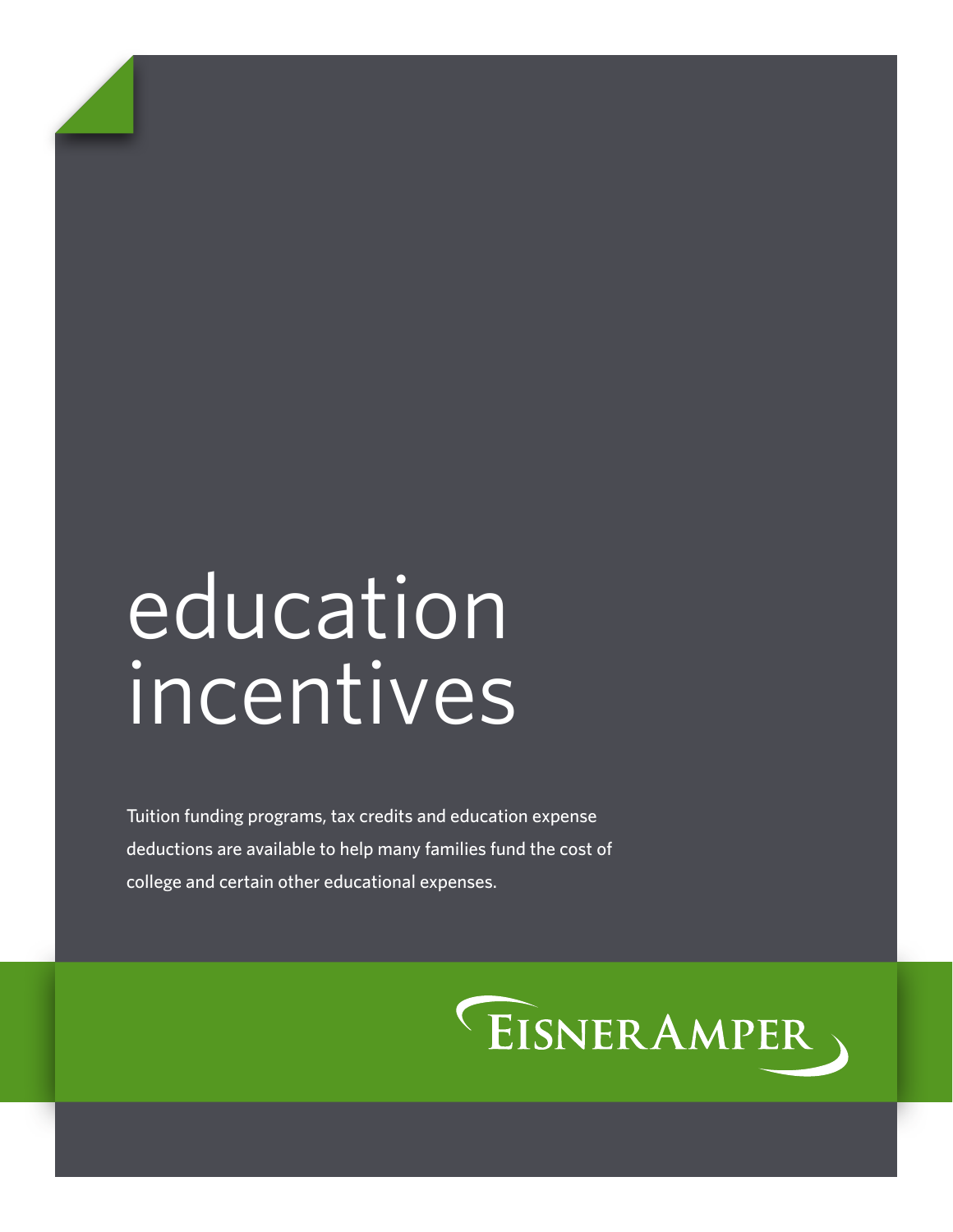#### EDUCATION INCENTIVES AVAILABLE

There are education incentives that provide tax benefits to assist you in funding the cost of a college education for your family members, but some of them are subject to phase outs based on AGI, thereby limiting the incentives that may be available to you. See the state tax issues chapter for additional incentives.

The tax incentives available to help pay college costs include:

- Section 529 plans.
- American Opportunity credit and Lifetime Learning credit.
- Education deductions, including student loan interest.

#### 529 PLANS

Probably the most popular tax incentive college funding method is a Section 529 plan (qualified tuition program) since it is available to all taxpayers, regardless of their income. These plans offer the following benefits:

- Although the contributions to the 529 plans are not currently tax deductible on the federal level, the earnings from the plan are tax deferred for federal and state taxes.
- Distributions are tax-free if used to pay qualified education expenses at any accredited college, university, or graduate school and most community colleges and certified technical training schools in the United States as well as many schools abroad.
- Distributions can be used to pay for tuition, certain room and board expenses, books, supplies, a computer, computer software and even internet expenses, so long as the computer is used for college work. Allowable computer software must be predominantly educational in nature, so software designed for games, sports or hobbies is excluded.
- Control of the funds remains in the hands of the account owner (not the beneficiary), even after the beneficiary reaches legal age, permitting the account owner to change beneficiaries at any time and for any reason. You may change the beneficiary to another child if the original beneficiary does not go to college, or excess funds remain in one child's account after college. You can also change the beneficiary to yourself if a financial emergency requires you to have access to the funds. However, any distributions representing income earned within the plan will be taxable if not used for qualified education purposes.
- Age and income restrictions do not apply to the account owner or beneficiary, unlike other tax incentive education plans.
- You are not limited to just the plans offered by the state you live in. In addition, you can change your choice of plan every 12 months and roll over plan funds to a new plan. This gives you more investment options and possibly higher contribution ceilings.

Funds deposited into a Section 529 plan for the benefit of another person are considered a gift for gift tax purposes. Although the plan's assets are excluded from your estate, there are gift tax considerations. However, to the extent you used your annual gift exclusion to fund a 529 plan, you will have to limit other tax-free gifts to stay within the annual exclusion amount of \$14,000 per donee. For 2015 and 2016, you may elect to treat up to \$70,000 (\$140,000 if married) of the contribution for an individual as if you had made it ratably over a 5-year period. The election allows you to apply the annual exclusion to a portion of the contribution in each of the 5 years, beginning with the year of contribution. Also, if your state of residence allows a deduction for the contributions to the plan, you will generally only be allowed to take the deduction for one year's amount in the initial year that you fund the plan.

Private institutions can offer a prepaid tuition program if they satisfy Section 529 requirements. Distributions from these private plans used for qualified education expenses will also be tax-free.

Section 529 plans also have their disadvantages. Investment options are limited to the plan's choices of investment vehicles. Also, even though you can withdraw funds for uses other than qualified higher education expenses, you'll have to pay a 10% penalty on the earnings, similar to a premature distribution from a retirement account.

**Observation:** *The Tax Increase Prevention Act of 2014 ("TIPA") included the Achieving a Better Life Experience ("ABLE") Act, which allows states to establish and operate an ABLE program. Severely disabled individuals (under age 26) would be able to open a section 529 savings account and make annual contributions up to the gift tax exclusion limit of \$14,000 for 2015 (also \$14,000 for 2016), adjusted annually for inflation. The account may be used to meet qualifying disability expenses of a designated beneficiary. Any distribution that exceeds qualified disability expenses is included in gross income and subject to an additional tax of 10%.*

### NEW LEGISLATION

PATH modifies section 529 account rules to treat any distribution from a section 529 account as coming from that account (rather